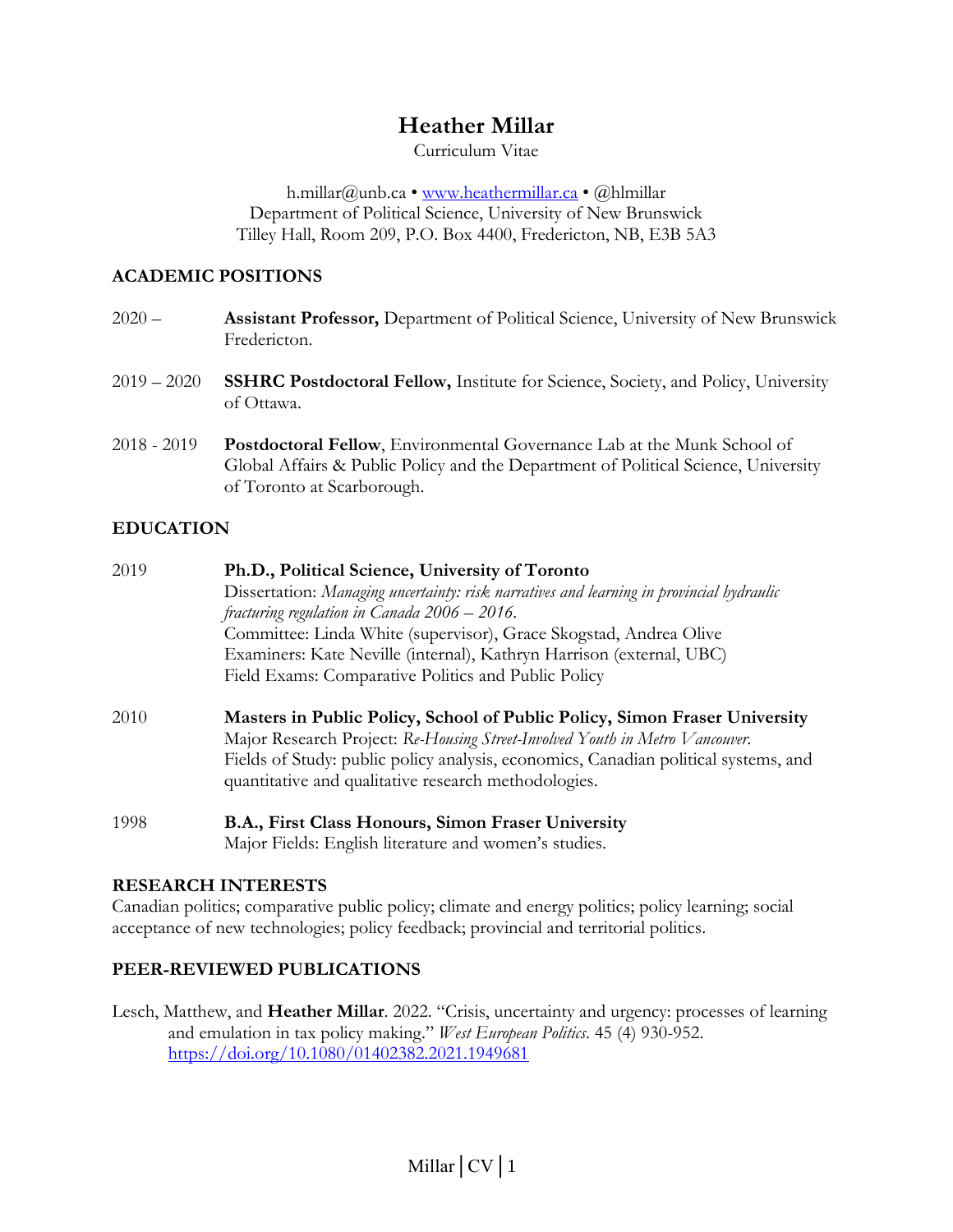- Janzwood, Amy, and **Heather Millar**. 2022. "Bridge Fuel Feuds: The Competing Interpretive Politics of Natural Gas in Canada." *Energy Research & Social Science* 88 (June): 102526. [https://doi.org/10.1016/j.erss.2022.102526.](https://doi.org/10.1016/j.erss.2022.102526)
- **Millar, Heather**. 2021. "Interjurisdictional transfer of hydraulic fracturing regulations among Canadian provinces." In *Provincial Policy Laboratories: Policy Diffusion and Transfer in Canada's Federal System.* Brendan Boyd and Andrea Olive, eds. Toronto: University of Toronto Press. 49-68.
- **Millar, Heather**, Eve Bourgeois, Steven Bernstein, and Matthew Hoffmann. 2021. "Self-reinforcing and self-undermining feedbacks in subnational climate policy implementation." *Environmental Politics.* 30(5): 791-810. <https://doi.org/10.1080/09644016.2020.1825302>
- **Millar, Heather.** 2020. "Problem Uncertainty, Institutional Insularity, and Modes of Learning in Canadian Provincial Hydraulic Fracturing Regulation." *Review of Policy Research.* 37(6): 765- 796.<https://doi.org/10.1111/ropr.12401>
- **Millar, Heather**, Adrienne Davidson, and Linda A. White. 2020. "Puzzling Publics: the role of reflexive learning in universal pre-kindergarten policy innovation in Canada and the US." *Public Policy and Administration.* 35(3):312-336. <https://doi.org/10.1177/0952076719889100>
- **Millar, Heather**, Matthew Lesch, and Linda A. White. 2019. "Connecting models of the individual and policy change processes: a research agenda." *Policy Sciences*. 52: 97-118. <https://doi.org/10.1007/s11077-018-9327-3>
- White, Linda A., Adrienne Davidson, **Heather Millar,** Milena Pandy, Juliana Yi. 2015. "Policy logics, framing strategies, and policy change: lessons from universal pre-K policy debates in California and Florida." *Policy Sciences.* 48(4): 395-413. [https://doi.org/10.1007/s11077-015-](https://doi.org/10.1007/s11077-015-9234-9) [9234-9](https://doi.org/10.1007/s11077-015-9234-9)
- Doberstein, Carey, and **Heather Millar.** 2014. "Balancing a house of cards: throughput legitimacy in Canadian governance networks." *Canadian Journal of Political Science.* 42 (2): 259– 280. <https://doi.org/10.1017/S0008423914000420>
- **Millar, Heather**. 2013. "Comparing accountability relationships between governments and nonstate actors in Canadian and European international development policy." *Canadian Public Administration*. 56 (2): 252–269.<https://doi.org/10.1111/capa.12017>

## **WORKS IN PROGRESS**

- **Millar, Heather**. *Fracking Uncertainty: the politics of risk in Canadian provincial hydraulic fracturing regulation 2006-2016.* (Book manuscript)
- **Millar, Heather.** *Stuck in the Middle? The politics of deep decarbonization in New Brunswick's electricity sector.* (Book chapter)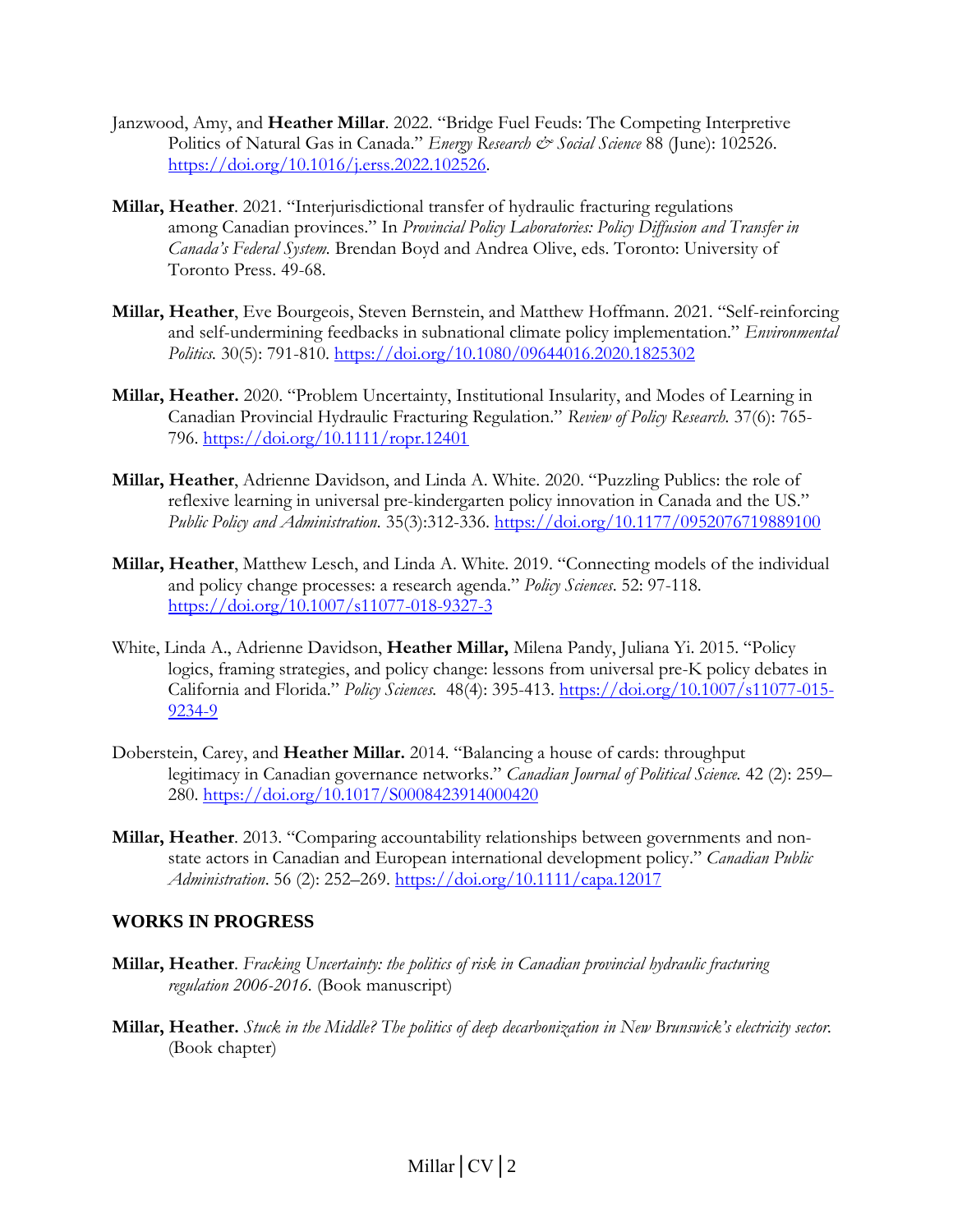#### **POLICY RESEARCH REPORTS**

- Craft, Jonathan, Evert Lindquist, Justin Longo, and **Heather Millar.** 2019. *Making Digital Happen: Ontario's Public Service and the Challenges of Digital Governance.* Policy Ready Report. Toronto: University of Toronto.
- **Millar, Heather**. 2009. *ReHousing Vancouver's Street-Involved Youth*. CPRN Research Report. Ottawa: Canadian Policy Research Networks.

**Millar, Heather**. 2003. *Successful Stewardship and Conservation Organizations–Case Studies and Best Practices.* Commissioned Research for the Leading Edge National Stewardship Conference. Victoria: Land Trust Alliance of BC.

#### **GRANTS AND AWARDS**

- 2022 Teaching and Learning Priority Fund Grant, UNB Centre for Enhanced Teaching and Learning
- 2021 Harrison McCain Foundation Young Scholar Award
- 2021 Smart Prosperity Institute Greening Growth Partnership (University of Ottawa)
- 2021 University Research Fund (UNB)
- 2019 SSHRC Postdoctoral Fellowship
- 2015 Dissertation Research Travel Award, Department of Political Science
- 2015 Ontario Graduate Scholarship
- 2014 A. W. Johnson Graduate Scholarship for the Study of Canadian Government and Public Administration
- 2014 Ontario Graduate Scholarship
- 2010 Joseph-Armand Bombardier CGS Doctoral Scholarship
- 2010 Best Capstone Award, Simon Fraser University MPP Program
- 2009 SSHRC Canada Master's Scholarship
- 2008 Pacific Century Graduate Scholarship, Simon Fraser University
- 2008 Special Graduate Entrance Scholarship, Simon Fraser University
- 1997 Open Scholarship, Simon Fraser University
- 1993 Kenneth Strand National Entrance Scholarship, Simon Fraser University

#### **INVITED TALKS AND CONFERENCE PRESENTATIONS**

2022 *Stuck in the Middle? The politics of deep decarbonization in New Brunswick's electricity sector.* Canadian Political Science Association 2022 Conference. May 31-June 3. Online.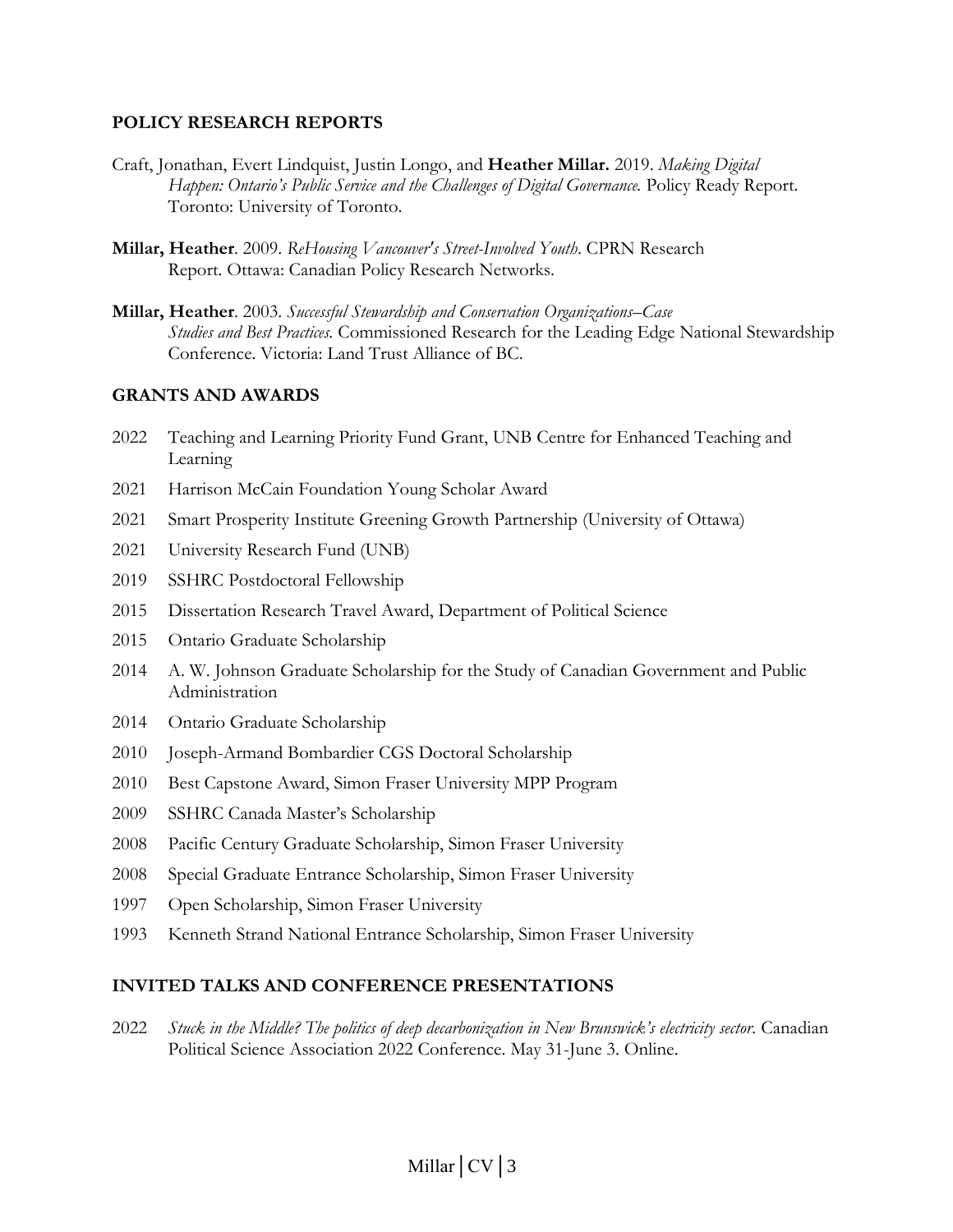2021 *The Competing Interpretive Politics of Shale Gas: Lessons from the Canadian Case.* (w/Amy Janzwood). Canadian Political Science Association 2021 Conference. June 7-10. Online.

*Siting Renewable Energy in North America.* North American Colloquium Climate Series. Ford School of Public Policy, University of Michigan, MI. April 20. Online.

*New Brunswick: Different Future(s).* St. Thomas University Frank McKenna Centre for Communications and Public Policy Speaker Series, St. Thomas University, NB. March 15. Online.

2020 *Fracking Uncertainty: The Politics of Risk in Canadian Provincial Hydraulic Fracturing Regulation.* Feminist Lunch Series, Faculty of Arts, University of New Brunswick, NB. November 24. Online.

*Fracking Uncertainty: The Politics of Risk in Canadian Provincial Hydraulic Fracturing Regulation.* Department of Political Science's Speakers Series. Memorial University of Newfoundland, NL. November 20. Online.

2019 *EGL in Conversation: What's Next for Climate Change After the Election.* Munk School of Global Affairs and Public Policy. Toronto, ON. November 19.

*Strengthening Public Confidence in New Technologies and Energy Transition Policy.* Quest Canada Smart Energy Leaders Dialogue. Halifax, NS, October 23-24.

*Beware of Cheap Imitations: Tracing the Role of Ideas, Heuristics, and Attention in Processes of Emulation.*  (w/ Matthew Lesch). International Conference on Public Policy 2019 Conference. Montreal, QC, June 26-28.

*Coalition building and normalization in Ontario's provincial climate policy 1998-2018.* (w/Eve Bourgeois). Canadian Political Science Association 2019 Conference. Vancouver, BC, June 4-6.

*Let's Call the Whole Thing Off: Let's call the whole thing off: the role of coalition building and risk perception in Ontario's provincial climate policy 1998-2018.* (w/Eve Bourgeois). Western Political Science Association 2019 Conference. San Diego, CA, April 17-20.

2018 *Getting Past 'Talking Past Each Other': Learning, Framing, and Policy Making.* (w/ Adrienne Davidson and Linda A. White). American Political Science Association 2018 Conference. Boston, MA, August 30-September 2.

*Risky Business: policy uncertainty, institutional insularity, and learning in Canadian provincial energy policy making 2006-2016.* International Workshop on Public Policy. Pittsburgh, PA, June 26-28.

*What the frack do we know? Interjurisdictional transfer of hydraulic fracturing regulations among Canadian provinces.* Canadian Political Science Association 2018 Conference. Regina, SK, May 30-June 1.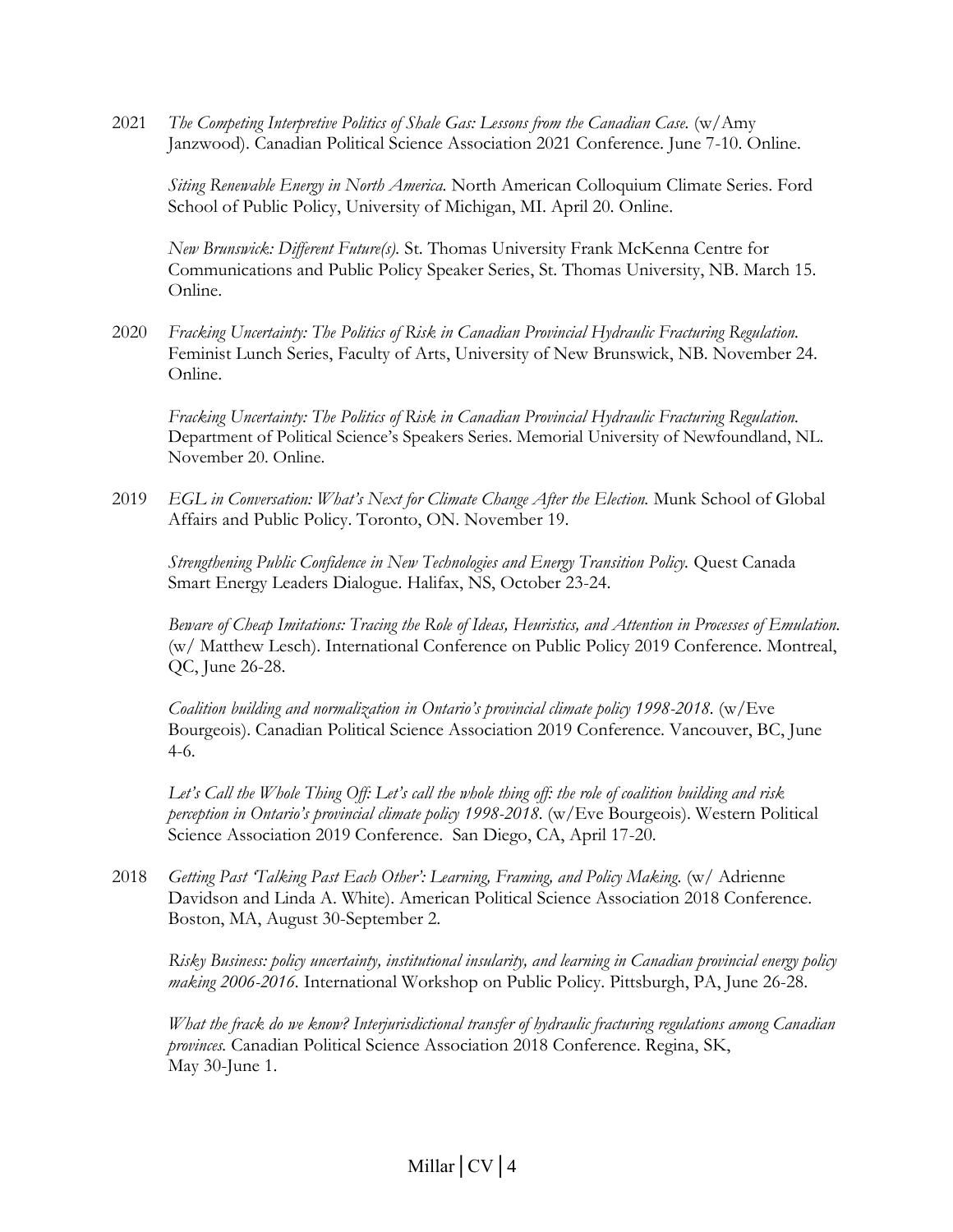*Getting Past 'Talking Past Each Other': the role of elite and public learning in universal pre-kindergarten policy making in Canada and the US.* (w/ Adrienne Davidson and Linda A. White). Canadian Political Science Association 2018 Conference. Regina,SK, May 30-June 1.

*Policy responses and public resistance to hydraulic fracturing and to wind energy.* Positive Energy Trust in Transition Workshop, Institute for Science, Society and Policy. Ottawa, ON, January 24-25.

2017 *Framing Risk: risk narratives and learning in Canadian provincial hydraulic fracturing policy 2006- 2016.*Canadian Political Science Association 2017 Conference. Toronto, ON , May  $30$  – June 1.

*Hydraulic Fracturing Regulation in Canada.* Midwest Political Science Association 2017 Conference. Chicago, IL, April 7-10.

- 2016 *When quiet politics get louder: Explaining provincial regulatory responses to hydraulic fracturing in British Columbia and Alberta 2007-2014.* Canadian Political Science Association 2016 Conference. Calgary, AB, May 31 – June 2.
- 2015 *Fracking politics: A cross-provincial study of the regulation of hydraulic fracturing in Canada.* Canadian Political Science Association 2015 Conference. Ottawa, ON, June 2-4.

*The Bridge on Which We Work: Studying Individual and Institutional Decision-Making in Policy Process Theories* (w/Matthew Lesch and Linda A. White) Canadian Political Science Association 2015 Conference. Ottawa, ON, June 2-4.

*Fracking politics: the influence of policy-oriented learning and internal events on hydraulic fracturing policy change in New Brunswick.* UTM Public Policy Workshop on Hydraulic Fracturing. Mississauga, ON, April 10.

2013 *With a Little Help from My Friends: The Relative Role of Scientific Knowledge and Political Expertise in Canadian Tax Policymaking* (w/Matthew Lesch). International Conference on Public Policy. Grenoble, France, June 26-28.

*The Microfoundations of Evidence-Based and Participatory Styles of Policy Decision Making in GMO Food Policy in North America and the EU.* Canadian Political Science Association 2013 Conference. Victoria, BC, June 4-6.

*Balancing A House of Cards: Throughput Legitimacy in Canadian Governance Networks* (w/Carey Doberstein)*.* Canadian Political Science Association 2013 Conference. Victoria, BC, June 4-6.

2012 *Comparing Modes of Governance, Accountability Frameworks, and Policy Learning in Canada: Affordable housing policy in Ontario and Alberta.* Canadian Political Science Association 2012 Conference. Edmonton, AB, June 13-15.

*Political Internationalization and Domestic Institutions, Interests,and Values: Explaining Changes in Canada's Development Assistance Policy 1987-2011.* Canadian Association of Programs in Public Administration 2012 Conference. Ottawa, ON May 28– 29.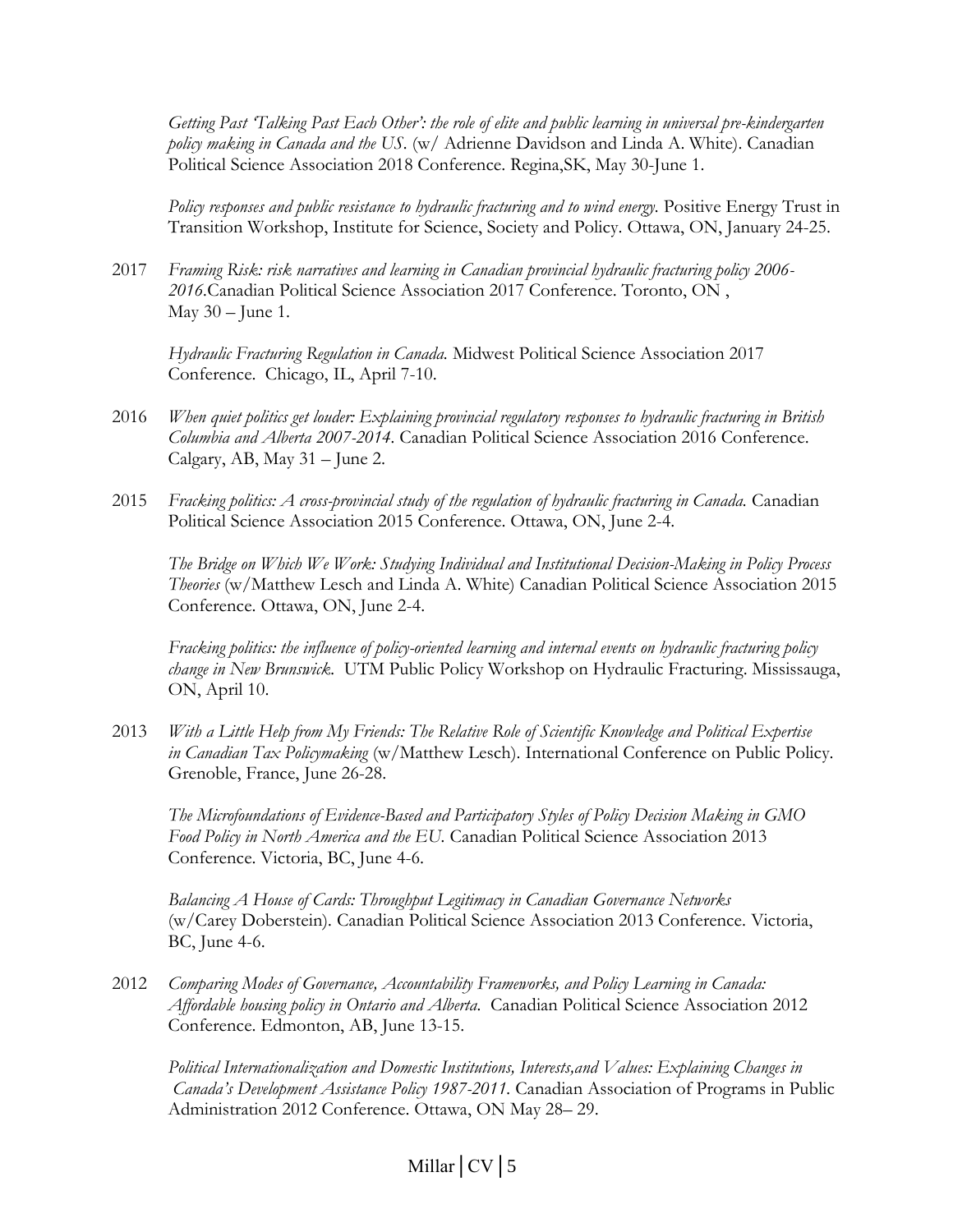*Who's the Principal? Comparing Accountability Relationships between Governments and Civil Society Actors in Canada and the EU.* European Community Studies Association-Canada Conference. Ottawa, ON April 27-28.

## **TEACHING EXPERIENCE**

- Course Instructor, Department of Political Science, University of New Brunswick, 2022 Canadian Politics, Issues in Canadian Public Policy, Theories of the Policy Process
- Course Instructor, Department of Political Science, University of New Brunswick, 2021 Canadian Politics, United Nations, Canadian Environmental Policy
- Course Instructor, Department of Political Science, University of New Brunswick, 2020 Issues in Canadian Public Policy, Climate and Energy Policy.
- Course Instructor, Munk School of Global Affairs and Public Policy, University of Toronto, 2020 Comparative Public Policy.
- Invited Guest Lecturer, Department of Political Science, University of Toronto, 2018 Canadian Public Policy.
- Course Instructor, Department of Political Science, University of Toronto, 2015 Comparative Public Policy.
- Teaching Assistant, Department of Political Science, University of Toronto, 2011 2015 Canadian Environmental Policy, Canadian Public Policy, Public Policy Making, Statistics for Public Policy, Comparative Development in Political Perspective.
- Teaching Assistant, School of Public Policy and Governance, U of T, 2013 2014; 2017 Governance and Institutions, The Policy Process.

## **SERVICE AND LEADERSHIP EXPERIENCE**

| 2021-24 | Board Director, Canadian Political Science Association                                                                                           |
|---------|--------------------------------------------------------------------------------------------------------------------------------------------------|
|         | Undergraduate Director, Department of Political Science, University of New<br><b>Brunswick</b>                                                   |
|         | Reviewer, Energy Research and Social Science, Canadian Journal of Political Science, Global<br>Environmental Politics, Review of Policy Research |
| 2020    | Reviewer, International Review of Public Policy, Policy Sciences, Policy and Society, Public<br>Management Review                                |
| 2019    | Reviewer, Canadian Journal of Political Science, McGill Journal of Sustainable Development<br>Law                                                |
| 2016    | Reviewer, <i>Policy and Society</i>                                                                                                              |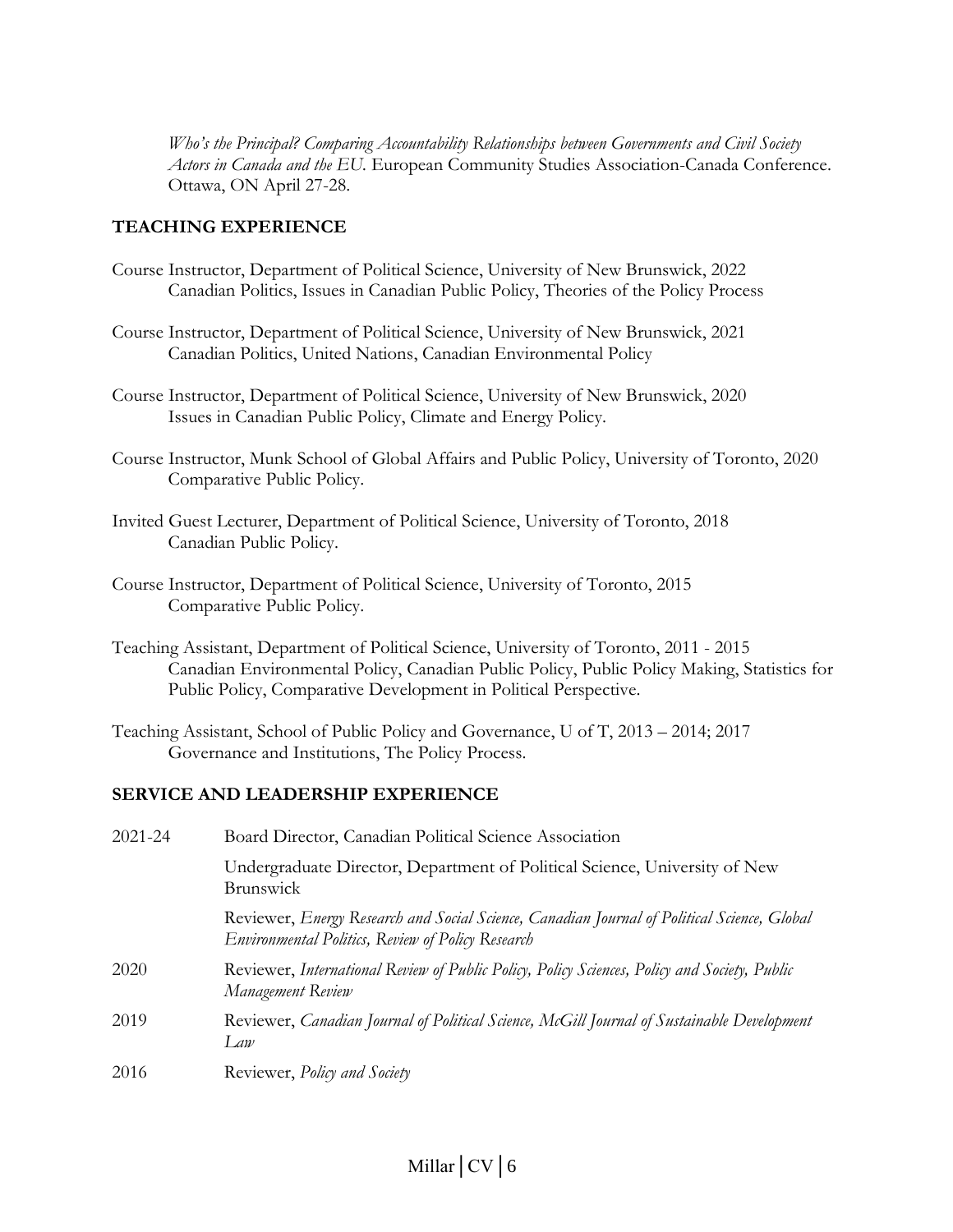| 2013-2014 | Co-Chair, Graduate Association of Students of Political Science, University of<br>Toronto, Toronto                 |
|-----------|--------------------------------------------------------------------------------------------------------------------|
| 2011-2013 | Public Policy Area Representative, Graduate Association of Students of Political<br>Science, University of Toronto |
| 2011      | Student Representative, Public Policy Hiring Committee, Department of Political<br>Science, University of Toronto  |
| 2009-2010 | Board Treasurer, Downtown Eastside Neighbourhood House, Vancouver, BC                                              |
| 2007-2010 | Board Director, Out on Screen, Vancouver, BC                                                                       |
| 2004-2007 | Board President, Vancouver Fruit Tree Project Society, Vancouver, BC                                               |